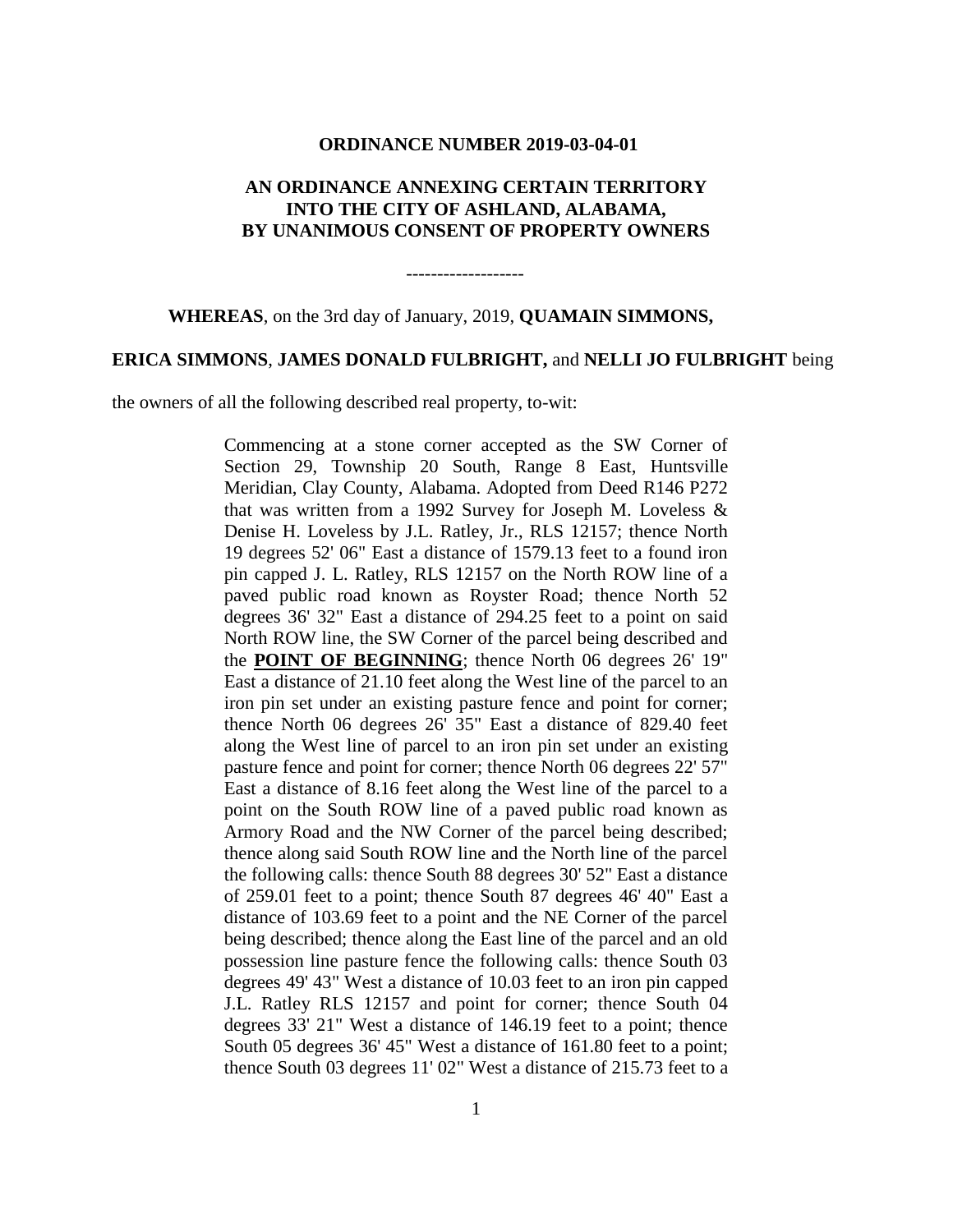found iron pin capped J.L. Ratley RLS 12157 and point for corner; thence South 03 degrees 11' 02" West a distance of 10.93 feet to a point on the North ROW line of Royster Road and the SE Corner of the parcel being described; thence along said North ROW line and the South line of the parcel the following calls: thence South 54 degrees 34' 53" West a distance of 321.34 feet to a point; thence South 54 degrees 05' 13" West a distance of 164.00 feet to a point; thence South 54 degrees 05' 13" West a distance of 29.00 feet to the **POINT OF BEGINNING**; situated and lying in the NW 1/4 of the SW 1/4 of Section 29, Township 20 South, Range 8 East, Clay County, Alabama. (Surveyed by Patrick S. Ratley, Ala. Reg. Surveyor #31839, dated May 27, 2014); and

Beginning at a point in the West line of the E  $\frac{1}{2}$  of the SW 1/4 crosses the paved highway, thence South with forty line to where the West line of said  $E \frac{1}{2}$  of SW 1/4 crosses a dirt public road, thence in a Northeasterly direction with the center line of said dirt road to where same intersects said paved road, thence in a Westerly direction with the South Right of Way line of said paved road to starting point. 3 and 3/4 acres, more or less, and being a part of the NE 1/4 of SW 1/4 Section 29, Township 20, Range 8 East.

did file with the City Clerk a petition, asking that said tracts or parcels of land be annexed to and become a part of the City of Ashland; and

**WHEREAS**, said petition did contain the signatures of all of the owners of the described territory and a map of said property, showing their relationship to the corporate limits of the City

of Ashland; and

**WHEREAS**, the governing body did determine that it is in the public interest that said property be annexed to the City of Ashland and it did further determine that all legal requirements for annexing said real property have been met pursuant to Sections 11-42-20 through 11-42-24, Code of Alabama 1975, as amended;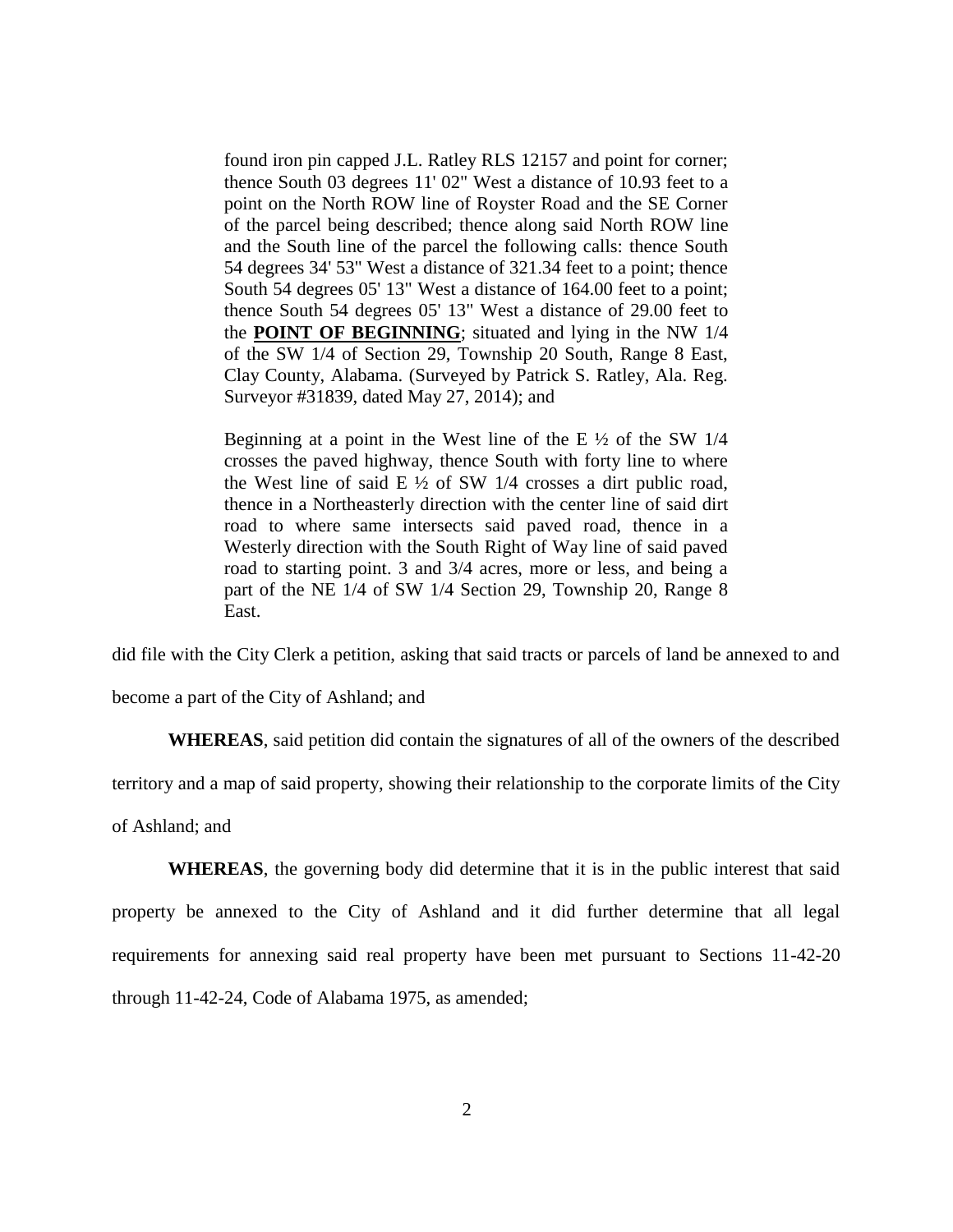# **NOW, THEREFORE, BE IT ORDAINED BY THE CITY COUNCIL OF ASHLAND, ALABAMA, AS FOLLOWS**:

**SECTION 1.** The Council of the City of Ashland, Alabama, finds and declares as the legislative body of the City that it is in the best interests of the citizens of the City, and the citizens of the affected area, to bring the territory hereinabove described into the City of Ashland, Alabama.

**SECTION 2.** The boundary lines of the City of Ashland, Alabama, shall be, and the same are hereby altered or rearranged so as to include all of the territory heretobefore encompassed by the corporate limits of the City of Ashland, Alabama, and in addition thereto all of the territory hereinabove described.

**SECTION 3.** This Ordinance shall be published as provided by law, and a certified copy of same, together with a certified copy of the petition of the property owners, shall be filed with the Probate Judge of Clay County, Alabama.

**SECTION 4.** The territory described in this Ordinance shall become a part of the corporate limits of the City of Ashland, Alabama, upon publication of this ordinance as set forth in Section 3, above.

**ADOPTED and APPROVED** this \_\_\_\_\_ day of \_\_\_\_\_\_\_\_\_\_\_\_\_\_\_\_\_, 2019.

### **ATTEST**: **CITY OF ASHLAND, ALABAMA**

#### **ROBIN CATRETT**, Assistant City Clerk **LARRY J. FETNER**, Mayor

\_\_\_\_\_\_\_\_\_\_\_\_\_\_\_\_\_\_\_\_\_\_\_\_\_\_\_\_\_\_\_\_\_\_ \_\_\_\_\_\_\_\_\_\_\_\_\_\_\_\_\_\_\_\_\_\_\_\_\_\_\_\_\_\_\_\_\_\_\_\_